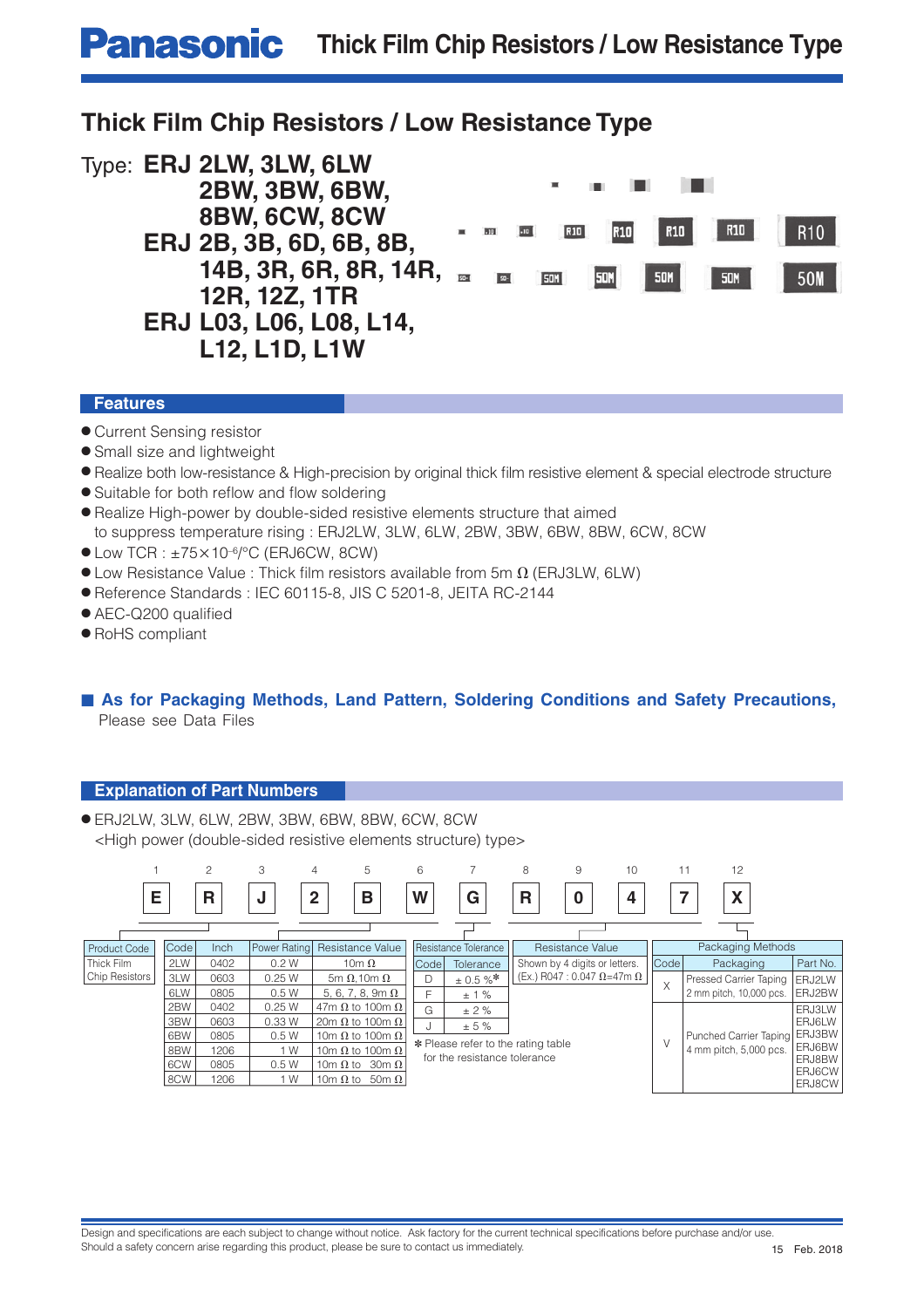# **Panasonic** Thick Film Chip Resistors / Low Resistance Type

● ERJ2BS/2BQ, 3BS/3BQ, 6BS/6BQ, 8BS/8BQ, 14BS/14BQ, 6D, 3R, 6R, 8R, 14R, 12R, 12Z, 1TR <High power type/Standard type>



#### **Ratings**

| <high (double-sided="" elements="" power="" resistive="" structure)="" type=""></high> |  |                                                         |                                           |                                                  |                                                                                                                                    |                                                |                   |
|----------------------------------------------------------------------------------------|--|---------------------------------------------------------|-------------------------------------------|--------------------------------------------------|------------------------------------------------------------------------------------------------------------------------------------|------------------------------------------------|-------------------|
| Part No.<br>(inch size)                                                                |  | Power Rating <sup>(2)</sup><br>at 70 $\degree$ C<br>(W) | Resistance<br><b>Tolerance</b><br>$(\% )$ | Resistance <sup>(1)</sup><br>Range<br>$(\Omega)$ | T.C.R.<br>$(x 10^{-6}/^{\circ}C)$                                                                                                  | Category<br>Temperature Range<br>$(^{\circ}C)$ | AEC-Q200<br>Grade |
| ERJ2LW (0402)                                                                          |  | 0.2                                                     | ±1, ±2, ±5                                | 10 <sub>m</sub>                                  | 0 to 500                                                                                                                           | $-55$ to $+125$                                | Grade 1           |
| <b>ERJ3LW (0603)</b>                                                                   |  | 0.25                                                    | ±1, ±2, ±5                                | 5m                                               | 0 to 700                                                                                                                           | $-55$ to $+125$                                | Grade 1           |
|                                                                                        |  |                                                         |                                           | 10 <sub>m</sub>                                  | 0 to 300                                                                                                                           | $-55$ to $+125$                                |                   |
| <b>ERJ6LW (0805)</b>                                                                   |  | 0.5                                                     | ±1, ±2, ±5                                | 5, 6, 7, 8, 9m                                   | 0 to 300                                                                                                                           | $-55$ to $+125$                                | Grade 1           |
| <b>ERJ2BW (0402)</b>                                                                   |  | 0.25                                                    | ±1, ±2, ±5                                | 47m to<br>100m (E24)                             | ±300                                                                                                                               | $-55$ to $+155$                                | Grade 0           |
| <b>ERJ3BW (0603)</b>                                                                   |  | 0.33                                                    | ±1, ±2, ±5                                | 100m (E24)<br>20m to                             | $20m \Omega \le R < 39m \Omega$ : ±250<br>39m $\Omega \le R \le 100$ m $\Omega$ : ±150                                             | $-55$ to $+155$                                | Grade 0           |
| <b>ERJ6BW</b> (0805)                                                                   |  | 0.5                                                     | ±1, ±2, ±5                                | 100m (E24)<br>10m to                             | $10m \Omega \le R < 15m \Omega$ : ±300<br>15m $\Omega \le R \le 100$ m $\Omega$ : $\pm 200$                                        | $-55$ to $+155$                                | Grade 0           |
| <b>ERJ8BW (1206)</b>                                                                   |  | 1                                                       | ±1, ±2, ±5                                | 100m (E24)<br>10m to                             | $10m \Omega \le R < 20m \Omega$ : $\pm 200$<br>$20m \Omega \le R < 47m \Omega$ : ±150<br>$47m \Omega \le R \le 100m \Omega$ : ±100 | $-55$ to $+155$                                | Grade 0           |
| <b>ERJ6CW (0805)</b>                                                                   |  | 0.5                                                     | $\pm 0.5, \pm 1, \pm 2, \pm 5$            | 10m to<br>30m (E24)                              | ±75                                                                                                                                | $-55$ to $+125$                                | Grade 1           |
| <b>ERJ8CW (1206)</b>                                                                   |  |                                                         | ±1, ±2, ±5                                | $10m$ to<br>50 <sub>m</sub> (E24)                | ±75                                                                                                                                | $-55$ to $+125$                                | Grade 1           |

(1) Please contact us when resistors of irregular series are needed.

 $(2)$  Use it on the condition that the case temperature is below the upper category temperature.

∴ Rated Continuous Working Voltage (RCWV) shall be determined from RCWV = √Power Rating × Resistance Values. Overload Test Voltage (OTV) shall be determined from OTV = Specified Magnification (refer to performance)  $\times$  RCWV.

Design and specifications are each subject to change without notice. Ask factory for the current technical specifications before purchase and/or use. Should a safety concern arise regarding this product, please be sure to contact us immediately.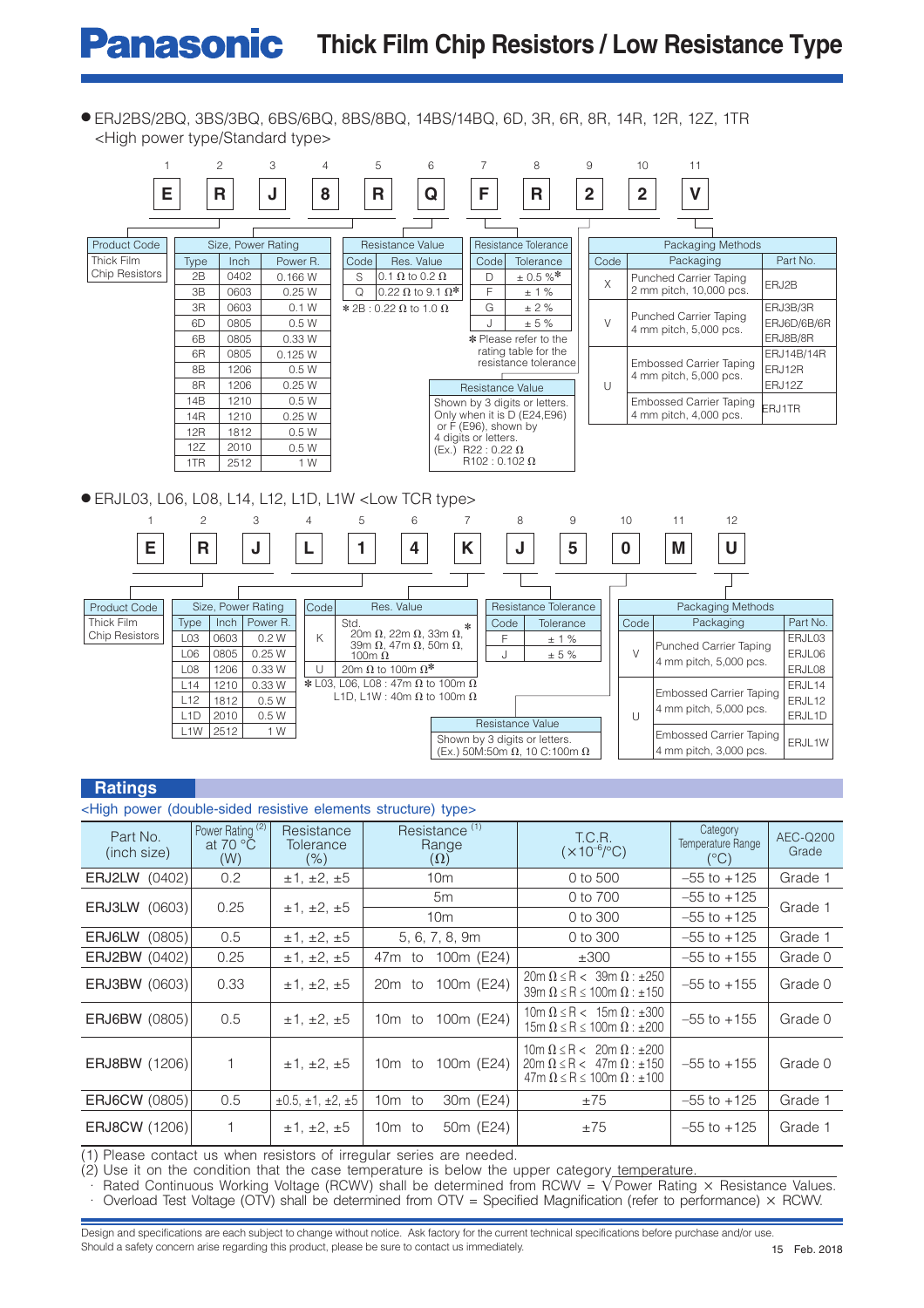### **Ratings**

<High power type>

| Part No.<br>(inch size) |                  | Power Rating <sup>(2)</sup><br>at 70 $\degree$ C<br>(W) | Resistance <sup>(3)</sup><br>Resistance <sup>(1)</sup><br>T.C.R.<br>Tolerance<br>Range<br>$(x 10^{-6}/^{\circ}C)$<br>(% )<br>$(\Omega)$ |                               | Category<br>Temperature Range<br>$(^{\circ}C)$ | AEC-Q200<br>Grade |         |
|-------------------------|------------------|---------------------------------------------------------|-----------------------------------------------------------------------------------------------------------------------------------------|-------------------------------|------------------------------------------------|-------------------|---------|
| ERJ2BS                  | (0402)           | 0.166                                                   | ±1, ±2, ±5                                                                                                                              | $0.10$ to $0.20$ (E24)        | ±300                                           | $-55$ to $+155$   | Grade 0 |
| ERJ2BQ                  | (0402)           |                                                         |                                                                                                                                         | (E24)<br>$0.22$ to<br>1.0     | ±250                                           |                   |         |
| ERJ3BS                  | (0603)           |                                                         |                                                                                                                                         | (E24)<br>$0.10$ to $0.20$     | ±300                                           |                   |         |
| ERJ3BQ                  | (0603)           | 0.25                                                    | ±1, ±2, ±5                                                                                                                              | (E24)<br>$0.22$ to $0.91$     |                                                | $-55$ to $+155$   | Grade 0 |
|                         |                  |                                                         |                                                                                                                                         | (E24)<br>1.0 to $9.1$         | ±200                                           |                   |         |
| ERJ6DS                  | (0805)           | 0.5                                                     | $\pm 0.5, \pm 1,$                                                                                                                       | (E24, E96)<br>to 0.20<br>0.10 | ±150                                           | $-55$ to $+155$   | Grade 0 |
| ERJ6DQ                  | (0805)           |                                                         | $\pm 2, \pm 5$                                                                                                                          | (E24, E96)<br>0.22<br>to 9.1  | ±100                                           |                   |         |
| ERJ6BS                  | (0805)           |                                                         |                                                                                                                                         | $0.10$ to $0.20$<br>(E24)     | ±250                                           |                   |         |
|                         |                  | 0.33                                                    | ±1, ±2, ±5                                                                                                                              | (E24)<br>$0.22$ to $0.91$     |                                                | $-55$ to $+155$   | Grade 0 |
| ERJ6BQ                  | (0805)           |                                                         |                                                                                                                                         | (E24)<br>1.0 to $9.1$         | ±200                                           |                   |         |
| ERJ8BS                  | (1206)           |                                                         |                                                                                                                                         | $0.10$ to $0.20$<br>(E24)     | ±250                                           |                   |         |
|                         |                  | 0.5                                                     | ±1, ±2, ±5                                                                                                                              | $0.22$ to $0.91$<br>(E24)     |                                                | $-55$ to $+155$   | Grade 0 |
|                         | (1206)<br>ERJ8BQ |                                                         |                                                                                                                                         | (E24)<br>1.0 to $9.1$         | ±200                                           |                   |         |
| <b>ERJ14BS (1210)</b>   |                  |                                                         |                                                                                                                                         | $0.10$ to $0.20$<br>(E24)     |                                                |                   |         |
|                         |                  | 0.5                                                     | ±1, ±2, ±5                                                                                                                              | (E24)<br>0.22<br>to 0.91      | ±200                                           | $-55$ to $+155$   | Grade 0 |
| <b>ERJ14BQ (1210)</b>   |                  |                                                         |                                                                                                                                         | (E24)<br>1.0 to 9.1           | ±100                                           |                   |         |

(1) Please contact us when resistors of irregular series are needed.

(2) Use it on the condition that the case temperature is below the upper category temperature.

(3) E96 series also have  $\pm 0.5$  %,  $\pm 1$  % line-up.

 $\cdot$  Rated Continuous Working Voltage (RCWV) shall be determined from RCWV =  $\sqrt{\text{Power Rating } \times \text{Resistance Values.}}$ 

· Overload Test Voltage (OTV) shall be determined from OTV = Specified Magnification (refer to performance) × RCWV.

#### <Standard type>

|                       | Power Rating <sup>(2)</sup> | Resistance | Resistance <sup>(1)</sup>   |                         | Category          |          |
|-----------------------|-----------------------------|------------|-----------------------------|-------------------------|-------------------|----------|
| Part No.              | at 70 $\degree$ C           | Tolerance  | Range                       | T.C.R.                  | Temperature Range | AEC-Q200 |
| (inch size)           | (W)                         | $(\% )$    | $(\Omega)$                  | $(x 10^{-6}/^{\circ}C)$ | $(^{\circ}C)$     | Grade    |
| (0603)<br>ERJ3RS      |                             |            | 0.10<br>to<br>0.20<br>(E24) |                         |                   |          |
|                       | 0.1                         | ±1, ±2, ±5 | to 0.91<br>(E24)<br>0.22    | ±300                    | $-55$ to $+155$   | Grade 0  |
| ERJ3RQ<br>(0603)      |                             |            | 9.1<br>(E24)<br>1.0<br>to   | ±200                    |                   |          |
| ERJ6RS<br>(0805)      |                             |            | 0.10<br>0.20<br>(E24)<br>to |                         |                   |          |
|                       | 0.125                       | ±1, ±2, ±5 | 0.22<br>0.91<br>(E24)<br>to | ±250                    | $-55$ to $+155$   | Grade 0  |
| (0805)<br>ERJ6RQ      |                             |            | 1.0<br>to 9.1<br>(E24)      | ±200                    |                   |          |
| ERJ8RS<br>(1206)      |                             |            | 0.10<br>(E24)<br>to 0.20    | ±250                    |                   |          |
| ERJ8RQ<br>(1206)      | 0.25                        | ±1, ±2, ±5 | (E24)<br>0.22<br>0.91<br>to |                         | $-55$ to $+155$   | Grade 0  |
|                       |                             |            | (E24)<br>1.0<br>to 9.1      | ±200                    |                   |          |
| <b>ERJ14RS (1210)</b> |                             |            | 0.10<br>to 0.20<br>(E24)    | ±200                    |                   |          |
| <b>ERJ14RQ (1210)</b> | 0.25                        | ±1, ±2, ±5 | 0.22<br>(E24)<br>to 0.91    |                         | $-55$ to $+155$   | Grade 0  |
|                       |                             |            | to 9.1<br>(E24)<br>1.0      | ±100                    |                   |          |
| ERJ12RS (1812)        |                             |            | 0.10<br>to 0.20<br>(E24)    | ±200                    |                   |          |
| ERJ12RQ (1812)        | 0.5                         | ±1, ±2, ±5 | 0.22<br>(E24)<br>to 0.91    |                         | $-55$ to $+155$   | Grade 0  |
|                       |                             |            | 9.1<br>(E24)<br>1.0<br>to   | ±100                    |                   |          |
| ERJ12ZS (2010)        |                             |            | 0.10<br>to 0.20<br>(E24)    | ±200                    |                   |          |
| ERJ12ZQ (2010)        | 0.5                         | ±1, ±2, ±5 | 0.22<br>0.91<br>(E24)<br>to |                         | $-55$ to $+155$   | Grade 0  |
|                       |                             |            | to 9.1<br>(E24)<br>1.0      | ±100                    |                   |          |
| <b>ERJ1TRS (2512)</b> |                             |            | (E24)<br>0.10<br>0.20<br>to | ±200                    |                   |          |
| <b>ERJ1TRQ (2512)</b> |                             | ±1, ±2, ±5 | (E24)<br>0.22<br>0.91<br>to |                         | $-55$ to $+155$   | Grade 0  |
|                       |                             |            | 1.0<br>to 9.1<br>(E24)      | ±100                    |                   |          |

(1) Please contact us when resistors of irregular series are needed.

(2) Use it on the condition that the case temperature is below the upper category temperature.

 $\cdot$  Rated Continuous Working Voltage (RCWV) shall be determined from RCWV =  $\sqrt{P}$ ower Rating  $\times$  Resistance Values.

 $\cdot$  Overload Test Voltage (OTV) shall be determined from OTV = Specified Magnification (refer to performance)  $\times$  RCWV.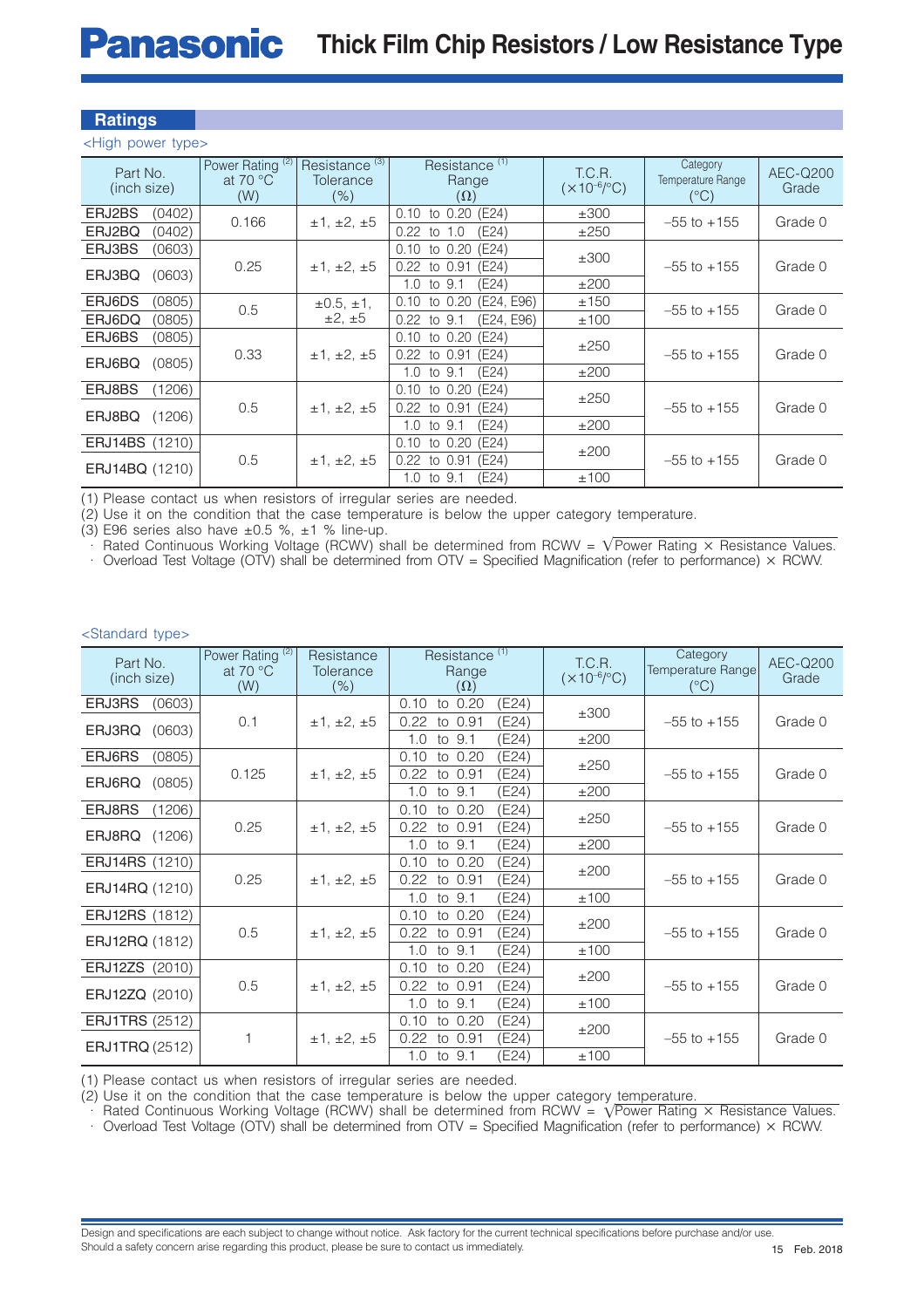# **Panasonic** Thick Film Chip Resistors / Low Resistance Type

#### <Low TCR type>

| Part No.<br>(inch size) |        | Power Rating <sup>(2)</sup><br>at 70 $\degree$ C<br>(W) | Resistance<br><b>Tolerance</b><br>(%) | Resistance <sup>(1)</sup><br>Range<br>$(\Omega)$ | T.C.R.<br>$(x 10^{-6}/^{\circ}C)$ | Category<br><b>Temperature Range</b><br>$(^{\circ}C)$ | AEC-Q200<br>Grade |
|-------------------------|--------|---------------------------------------------------------|---------------------------------------|--------------------------------------------------|-----------------------------------|-------------------------------------------------------|-------------------|
| ERJL03                  | (0603) | 0.2                                                     | $\pm 1. \pm 5$                        | 47m to 100m                                      | ±200                              | $-55$ to $+125$                                       | Grade 1           |
| ERJL06                  | (0805) | 0.25                                                    | $\pm 1, \pm 5$                        | 47m to 100m                                      | ±100                              | $-55$ to $+125$                                       | Grade 1           |
| ERJL08                  | (1206) | 0.33                                                    | $\pm 1, \pm 5$                        | 47m to 100m                                      | ±100                              | $-55$ to $+125$                                       | Grade 1           |
| ERJL <sub>14</sub>      | (1210) | 0.33                                                    | $\pm 1, \pm 5$                        | 20m to 100m                                      |                                   | $-55$ to $+125$                                       | Grade 1           |
| ERJL <sub>12</sub>      | (1812) | 0.5                                                     | $\pm 1, \pm 5$                        | 20m to 100m                                      | $R < 47m \Omega : \pm 300$        | $-55$ to $+125$                                       | Grade 1           |
| ERJL1D                  | (2010) | 0.5                                                     | $\pm 1, \pm 5$                        | 40m to 100m                                      | $R \geq 47$ m $\Omega$ : ±100     | $-55$ to $+125$                                       | Grade 1           |
| ERJL1W (2512)           |        |                                                         | $\pm 1, \pm 5$                        | 40m to 100m                                      |                                   | $-55$ to $+125$                                       | Grade 1           |

(1) Standard R.V. : 20m  $\Omega$ , 22m  $\Omega$ , 33m  $\Omega$ , 39m  $\Omega$ , 47m  $\Omega$ , 50m  $\Omega$ , 100m  $\Omega$ , Custom R.V. : Each 1m  $\Omega$  within upper range. (2) Use it on the condition that the case temperature is below the upper category temperature.

∴ Rated Continuous Working Voltage (RCWV) shall be determined from RCWV = V Power Rating × Resistance Values.

Overload Test Voltage (OTV) shall be determined from OTV = Specified Magnification (refer to performance)  $\times$  RCWV.



#### **Dimensions in mm (not to scale)**

# a t W L

|                                                 |                  |                        |                   |                   |                   | b             |
|-------------------------------------------------|------------------|------------------------|-------------------|-------------------|-------------------|---------------|
| Part No.                                        |                  |                        | Dimensions (mm)   |                   |                   | Mass(Weight)  |
|                                                 |                  | W                      | a                 | b                 | $\ddagger$        | [g/1000 pcs.] |
| ERJ2LW                                          | $1.00^{+0.10}$   | $0.50^{+0.10}_{-0.05}$ | $0.25^{\pm 0.10}$ | $0.25^{\pm 0.10}$ | $0.40^{\pm 0.05}$ | 0.8           |
| ERJ2BW                                          | $1.00^{+0.10}$   | $0.50_{-0.05}^{+0.10}$ | $0.24^{\pm 0.10}$ | $0.24^{\pm 0.10}$ | $0.35^{\pm 0.05}$ | 0.8           |
| ERJ2BS                                          | $1.00^{\pm0.10}$ | $0.50^{+0.10}_{-0.05}$ | $0.20^{\pm0.10}$  | $0.27^{\pm0.10}$  | $0.35^{\pm0.05}$  | 0.8           |
| ERJ2BO                                          |                  |                        |                   |                   |                   |               |
| ERJ3LW<br>$(5m \Omega)$                         | $1.60^{+0.15}$   | $0.80^{+0.15}$         | $0.50^{+0.20}$    | $0.50^{\pm0.20}$  | $0.55^{+0.10}$    | 3             |
| ERJ3LW<br>$(10m \Omega)$<br>ERJ3BW              | $1.60^{+0.15}$   | $0.80^{+0.15}$         | $0.40^{+0.20}$    | $0.40^{+0.20}$    | $0.55^{+0.10}$    | 3             |
| ERJ3R                                           |                  |                        |                   |                   |                   |               |
| ERJ3B                                           | $1.60^{+0.15}$   | $0.80^{+0.15}_{-0.05}$ | $0.30^{+0.20}$    | $0.30^{+0.15}$    | $0.45^{\pm0.10}$  | 2             |
| ERJL03                                          |                  |                        |                   |                   |                   |               |
| <b>ERJ6LW</b>                                   | $2.00^{+0.20}$   | $1.25^{+0.20}$         | $0.63^{+0.20}$    | $0.63^{+0.20}$    | $0.70^{+0.10}$    | 6             |
| ERJ6BW                                          | $2.00^{\pm0.20}$ | $1.25^{\pm0.20}$       | $0.55^{+0.20}$    | $0.55^{+0.20}$    | $0.65^{+0.10}$    | 6             |
| ERJ6CW<br>(10 to 13m $\Omega$ )                 | $2.05^{\pm0.20}$ | $1.30^{+0.20}$         | $0.60^{+0.20}$    | $0.60^{+0.20}$    | $0.65^{\pm0.10}$  | 6             |
| ERJ6CW<br>$(15 \text{ to } 30 \text{m }\Omega)$ |                  |                        | $0.45^{\pm0.20}$  | $0.45^{\pm0.20}$  |                   |               |
| ERJ6D                                           | $2.00^{+0.20}$   | $1.25^{+0.10}$         | $0.40^{+0.20}$    | $0.55^{\pm0.25}$  | $0.60^{+0.10}$    | 5             |
| ERJ6R                                           |                  |                        |                   |                   |                   |               |
| ERJ6B                                           | $2.00^{+0.20}$   | $1.25^{+0.10}$         | $0.40^{+0.20}$    | $0.40^{+0.20}$    | $0.60^{+0.10}$    | 5             |
| ERJL06                                          |                  |                        |                   |                   |                   |               |

| Part No.                        |                        | Mass(Weight)           |                   |                   |                  |                        |
|---------------------------------|------------------------|------------------------|-------------------|-------------------|------------------|------------------------|
|                                 |                        | W                      | a                 | b                 | t                | $[g/1000 \text{pcs.}]$ |
| ERJ8BW                          | $3.20^{+0.20}$         | $1.60^{+0.20}$         | $1.00^{+0.20}$    | $1.00^{+0.20}$    | $0.65^{\pm0.10}$ | 13                     |
| ERJ8CW<br>(10 to 16m $\Omega$ ) | $3.20^{+0.20}$         | $1.60^{+0.20}$         | $1.10^{+0.20}$    | $1.10^{+0.20}$    | $0.65^{\pm0.10}$ | 13                     |
| ERJ8CW<br>(18 to 50m $\Omega$ ) | $3.20^{+0.20}$         | $1.60^{+0.20}$         | $0.60^{+0.20}$    | $0.60^{+0.20}$    | $0.65^{\pm0.10}$ | 13                     |
| ERJ8R                           |                        |                        |                   |                   |                  |                        |
| ERJ8B                           | $3.20^{+0.05}_{-0.20}$ | $1.60^{+0.05}_{-0.15}$ | $0.50^{+0.20}$    | $0.50^{+0.20}$    | $0.60^{+0.10}$   | 10                     |
| ERJL08                          |                        |                        |                   |                   |                  |                        |
| ERJ14R                          |                        |                        |                   |                   |                  |                        |
| ERJ14B                          | $3.20^{+0.20}$         | $2.50^{+0.20}$         | $0.50^{+0.20}$    | $0.50^{+0.20}$    | $0.60^{+0.10}$   | 16                     |
| ERJL14                          |                        |                        |                   |                   |                  |                        |
| ERJ12R                          | $4.50^{+0.20}$         | $3.20^{+0.20}$         | $0.50^{+0.20}$    | $0.50^{+0.20}$    | $0.60^{+0.10}$   | 27                     |
| ERJL12                          |                        |                        |                   |                   |                  |                        |
| ERJ12Z<br>ERJL1D                | $5.00^{\pm0.20}$       | $2.50^{\pm0.20}$       | $0.60^{\pm0.20}$  | $0.60^{\pm0.20}$  | $0.60^{*0.10}$   | 27                     |
| <b>ERJ1TR</b>                   | $6.40^{\pm 0.20}$      | $3.20^{+0.20}$         | $0.65^{\pm 0.20}$ | $0.60^{\pm 0.20}$ | $0.60^{+0.10}$   | 45                     |
| ERJL1W                          | $6.40^{+0.20}$         | $3.20^{\pm 0.20}$      | $0.65^{+0.20}$    | $1.30^{\pm 0.20}$ | $1.10^{+0.10}$   | 79                     |

Design and specifications are each subject to change without notice. Ask factory for the current technical specifications before purchase and/or use. Should a safety concern arise regarding this product, please be sure to contact us immediately.

# Power Derating Curve

For resistors operated in ambient temperatures above 70 °C, power rating shall be derated in accordance with the figure below.